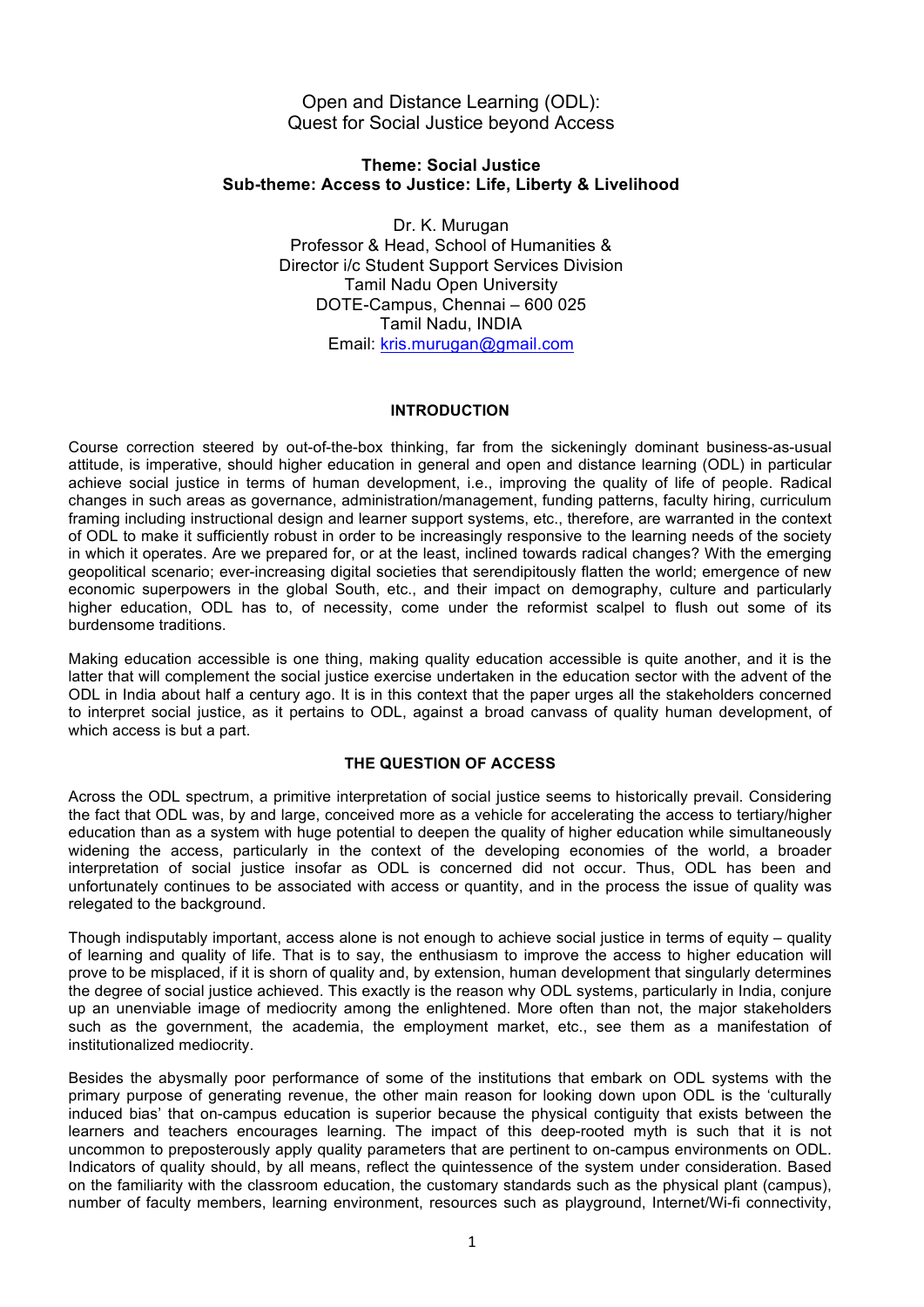physical/digital library, audio/visual studio, cafeteria, etc., the status of council members, teacher-learner ratio, annual learner intake and exit rate, effectiveness of parent-teacher association, on-campus discipline, etc., that are used to gauge the quality or otherwise of the conventional education system are unabashedly applied in the context of ODL. Does one size fit all?

This should not be, however, construed that the on-campus parameters of quality could not be used at all in the ODL context. What is actually meant is that the degree of application differs and that on-campus parameters alone are insufficient to ascertain the quality or otherwise of the ODL systems. Conversely, in their enthusiasm to be treated on a par with the classroom education, ODL institutions often fashion their programmes after those available face-to-face. This is quite unfortunate for obvious reasons: the properties of chalk and cheese remain what they are, packaging notwithstanding. However, the academic benefits that could accrue by dovetailing these systems cannot be disputed. With the emerging information and communications technologies (ICT), a sense of fusion or convergence of these systems has already been sporadically achieved, and the resultant robustness of the products and services ably addresses the issue of social justice.

#### **TRADITIONAL DEFAULTERS**

Adding to the element of culturally induced bias, as mentioned earlier, are the habitual offenders, i.e., the ODL institutions that pay lip servicing to instructional design, learner services, etc. As the ODL practices of these institutions leave much to be desired, they tend to strengthen the view that the system could, at best, be substandard. A majority of those seeking education at a distance, for whatever reasons, tends to approach it only with this mindset. The 'what' of the system, i.e., its inherent potential, gets obfuscated, while the 'how' of it, i.e., the way it has been put to practice, determines the world view. What worth is the intent, if it is not translated into action?

Lack of political will as represented by government apathy towards ODL encourages the offenders. Yet another factor is the government spending on higher education and research. This has been less than 2% of the gross domestic product (GDP). On the one hand, institutions of higher learning suffer from dwindling government funding which they used to enjoy traditionally, irrespective of whether or not they are any productive. So used to the unflinching financial support from governments of the day without the concomitant responsibility and accountability, on the other hand, institutions are historically maimed to generate funds from such activities as research, consultancy, etc. Hands in gloves, thus, it appears that both the government and the academia promote ODL as an alternative mechanism to generate revenue with the sole purpose of sustaining the conventional system of education. Incredible, this may sound, but is there any other way of looking at the current scenario when the country eminently fails to tap the potential of ODL for providing inclusive quality education?

#### **QUEST FOR SOCIAL JUSTICE**

About half a century ago, when ODL was introduced in its earliest avatar as correspondence education in India, the purpose seemed to be to provide continuing education to teachers as well as to increase the access to higher education. With the emergence of open learning in the 1980s, the access angle also gained currency and it was projected in the successive Five Year Plan documents that each Indian State would have an Open University and that the share of distance learners in the GER by 2012, i.e., by the end of the 12<sup>th</sup> Five Year Plan (2007-2012), should be about 40%, etc. Thus, 'access' was predominant in the ODL discourse in India, and, perhaps, rightly so, as the prevailing situation warranted so. However, with the phenomenal growth of the ICT since the mid-1990s and the whole new perception this brought with it on every aspect of life including education, the quest for quality and, by extension, access for success is beginning to dominate the ODL scene. Mere access to higher education, as it obtains today, turns out to be a politically correct populist measure, but access without paving the way for improving the quality of life is socially and economically unproductive. If the earlier discussion on the use of ODL for revenue generation is of any indication, even the note-worthy access angle becomes subservient to finance.

The apathetic approach of the government towards ODL (and therefore that of the ODL providers) could be attributed to the lack of a genuine roadmap to achieve social justice, i.e., improving the access to quality higher education and quality of life. A few questions of the kind given below beg convincing answers in this context:

- Are the law/policy makers still groping in dark?
- Could this be a case of wantonness on the part of the government?
- Does this smack of a subversive attempt to perpetuate class distinction?
- Isn't it advantageous for the government to spend less without losing its control?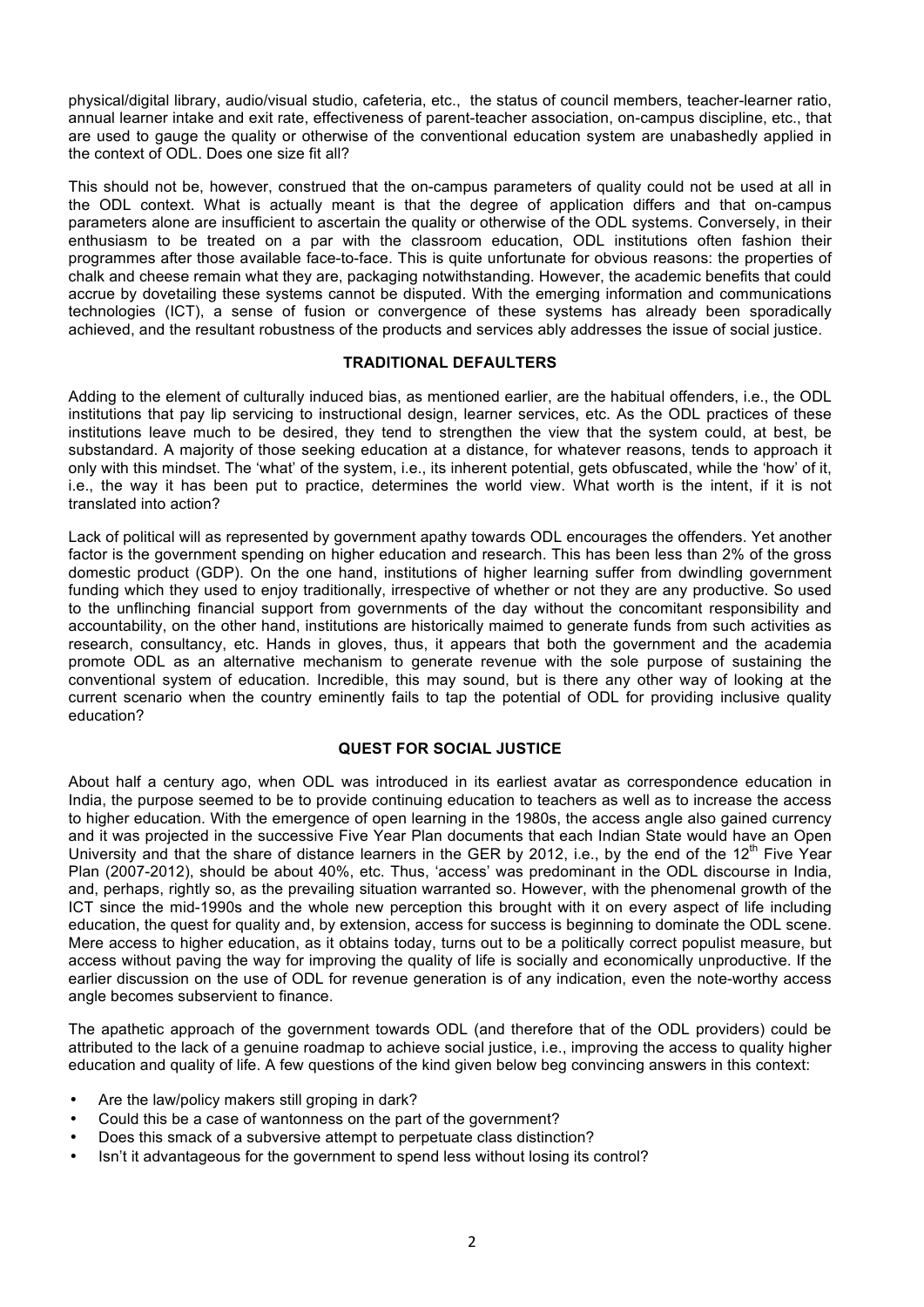The way the legislature, bureaucracy, judiciary and press/media deal with the ODL system of education tempts one to strongly believe that these have been guided chiefly by anecdotal knowledge of the system. In short, the country as a whole seems to have paid scant attention, if any, to the issue. Blinded by their own perception of the system, many see ODL as they wish it to be like the Proverbial Blinds. Though a number of instances could be listed to substantiate it, a few illustrative ones are given below for consideration:

- When grandiose proposals have been made for establishing n-number of institutions of higher learning including colleges, centres of excellence, etc., on a huge budget outlay, to double the GER in about 5 years hence, law makers tend to be amnesiac about ODL. It was projected in the reports of the now defunct National Knowledge Commission (NKC) that the country needs 1500 universities to close the gap between the demand and supply in the higher education sector. And, the Government added a number of universities, institutes of technology, management, science, etc. Capital and other costs involved in these exercises are obviously prohibitive, as are the time and human resources. If the Indira Gandhi National Open University (IGNOU) could cater to about 3 million learners within 25 years of its establishment and the Tamil Nadu Open University (TNOU) more than 250,000 learners within less than 7 years of its existence, which almost equals the number of learners the Open University at the United Kingdom (UKOU) has under its wing over a span of 4 decades, *are there problems in improving the access to higher education through ODL?* Even assuming that there are 1500 universities at this point in time, what could possibly be the total number of students they can collectively accommodate? And, granting that we have enough funds to set up the required number of institutions of higher learning and research, what could be the time-line within which they should become fully operational? Land acquisition, hiring of human resources, etc., are not easy. The promises thus are nothing short of pulling the wool over one's eyes. One could, however, raise the issue of quality in the ODL offerings. Quality is not something that resides in any product or process, it is what we create. For example, in 2004, the UKOU (Open University of the United Kingdom) was rated 4 - one rank above the world-renowned Cambridge University - in the list of top 10 universities in the UK. Quality is therefore not impossible in ODL, if only there is a will! With proper policies and regulatory mechanisms, ODL could easily fulfil the higher education wishes of the country. Couldn't then the grandiose educational projects of the government have room for ODL?
- The allocation for higher and technical education has been raised 9-fold from a little more than \$ 2 billion in the 10<sup>th</sup> Plan to \$18 billion in the current 11<sup>th</sup> Plan. This is to create 16 central universities, 14 world class universities, 370 colleges in lower GER districts, 8 Indian Institutes of Technology, 7 Indian Institutes of Management, 10 National Institutes of Technology, 20 Indian Institutes of Information Technology, 6 Indian Institutes of Science Education and Research, 2 SPS and 50 centres for training and research in frontier areas. The Planning Commission has estimated that a total of about \$56 billion would be required for implementation of these projects. So, there will be a resource gap of about \$38 billion. Together with this, another about \$20 billion would be required for setting up 200 new universities during the  $11^{th}$  Plan Period. This adds up to a resource gap of about \$60 billion. During the 11<sup>th</sup> Plan Period (2007-2012), close to \$18 billion has been allocated for education. Assuming that this trend will continue during the  $12^{th}$  Plan Period (2012-2017) as well, about \$40 billion would be spent on education during the decade beginning 2007. But, the Ministry of Human Resources Development (MHRD) puts the estimate at \$400 billion – a 10-fold increase from what could be allocated. Where will the government get the money from? Since the Kothari Commission's report on education in the 1950s, the recommendation for government spending on education has been to the tune of 6% of the GDP. But this still remains a pipedream. What prevents the government from taking recourse to ODL in this scenario?
- In one Province/State of India, it was declared that those who earned a first degree through ODL without having 12 years of prior schooling would not be considered for employment in the government. However, those who do not have the 12-year schooling but possess a first degree, after having successfully completed an additional 6-month bridging programme, are considered eligible for employment at the national level. Access to higher education, thus, gets mutilated, leave alone 'success'. A classic example for social injustice in the ODL context, indeed!
- In their enthusiasm to sensationalize the issue referred to above, the Press/Media declare that the degrees of the State's Open University are of no value. If the government's stand with particular reference to the compulsory number of years of schooling is dogmatic enough, the Press/Media suggest a blanket ban on the programmes of the University. Such is the indifference of the press/media that they fail to pay attention to the plethora of programmes that the University offers across a wide range of disciplines, in addition to the ones which do not require formal schooling.
- Both the government and the Press/Media draw support for their declarations about ODL from the judiciary, when convenient. Admission into master level programmes without a first degree was seen by the Court of Law as inappropriate but seems to allow retention of jobs/promotions of staff on the basis of